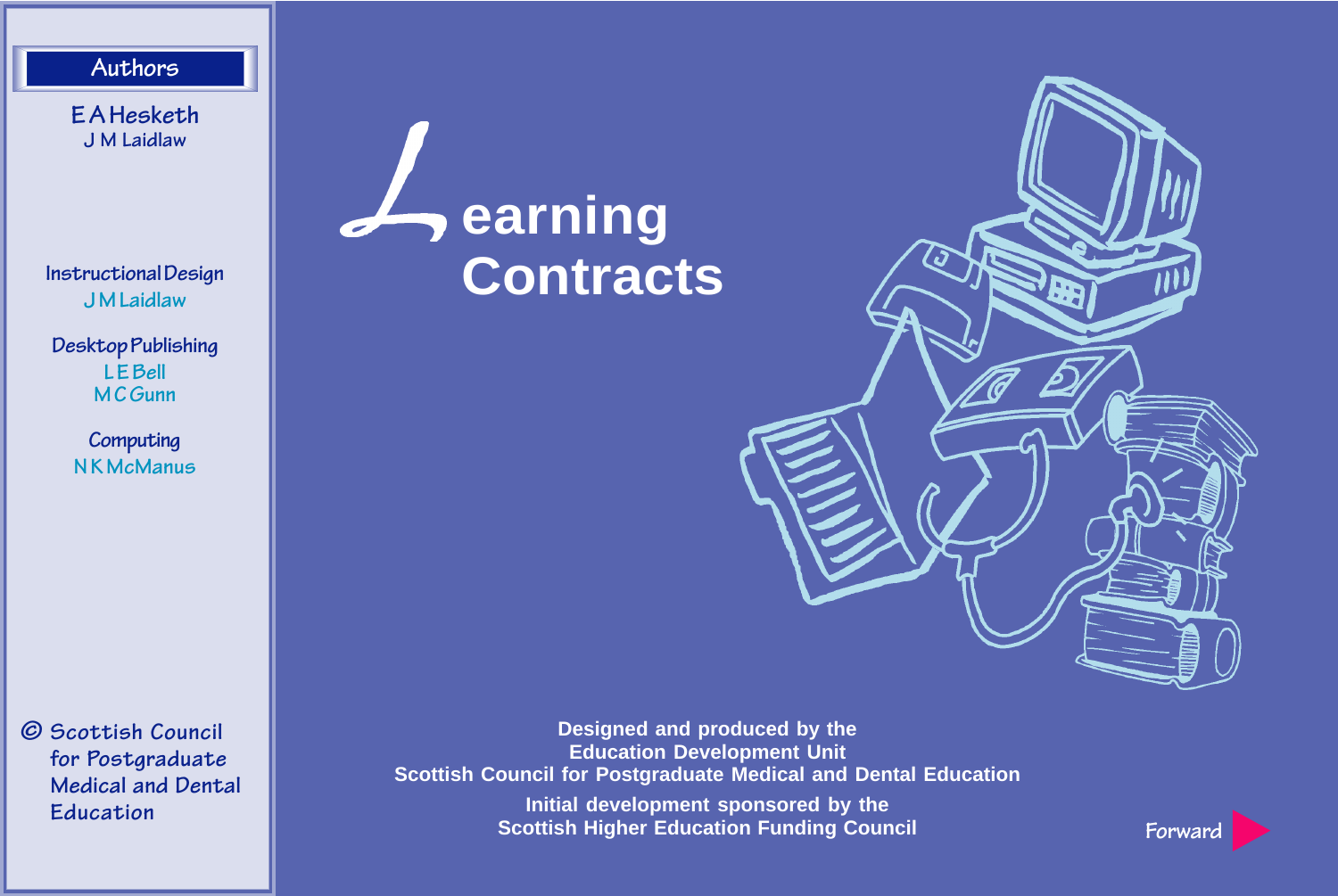**Snippets**

**[Core](#page-3-0) [Examples](#page-12-0) [Practical Tips](#page-13-0)  [Opportunities](#page-16-0) [Activities](#page-20-0) [Don't Forget](#page-22-0)**

## <span id="page-1-0"></span>**[Units](#page-0-0) Source Allengers on Learning Contracts**

**A learning contract is basically a short agreement in writing between a trainee and supervisor. It outlines what is expected to be learned in a specific period and the method of assessment of that learning. Although it is a formal written agreement it need not be complex. It should outline:**



- **what the trainee will learn**
- $\blacksquare$  **how the learning will be accomplished**
- $\blacksquare$  **how the learning will be assessed.**

**Through learning contracts, trainees are encouraged to take more responsibility for their own learning. They are encouraged to be involved in creating and implementing this learning and, to a varying degree depending on the type of contract, evaluate their own progress.**

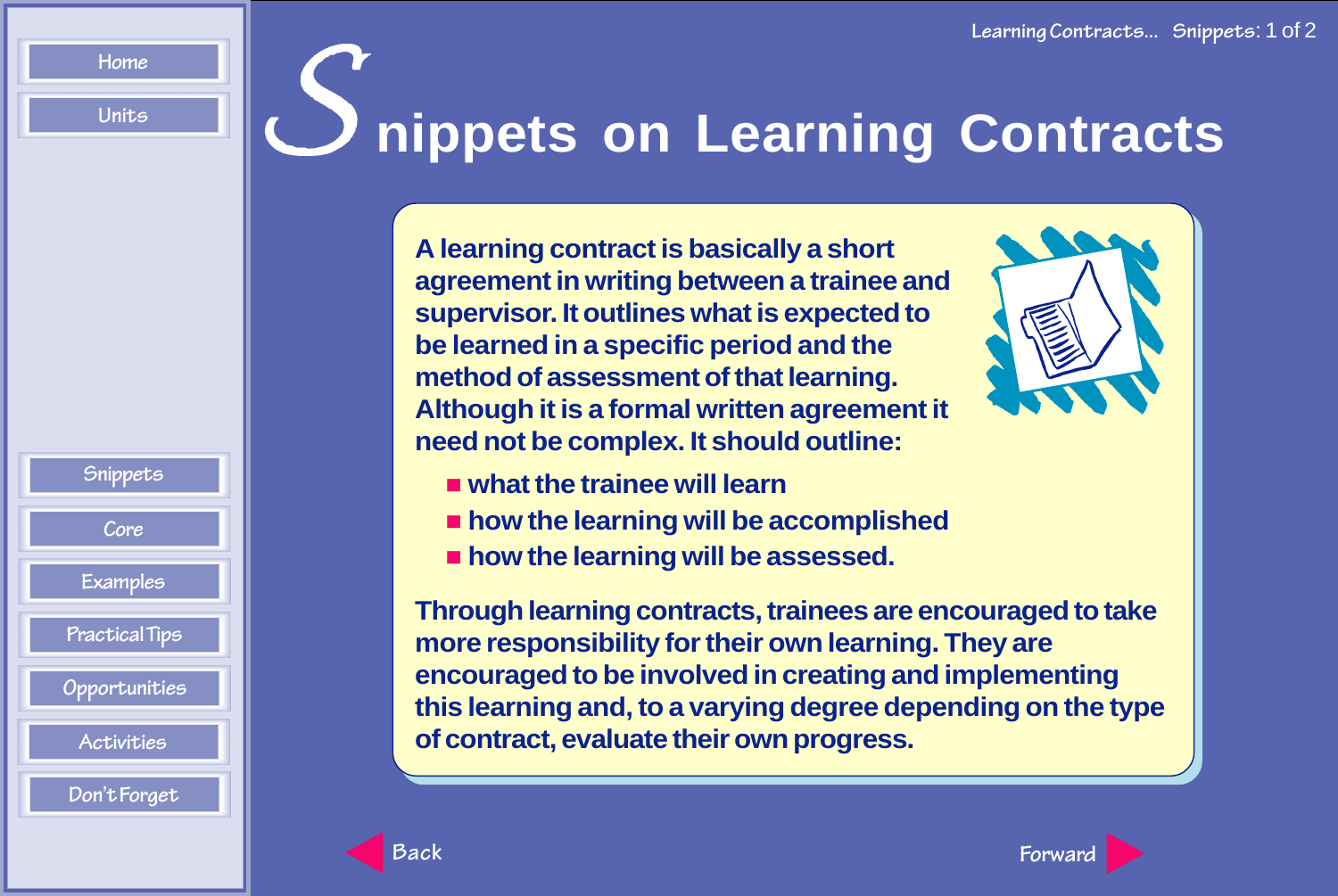<span id="page-2-0"></span>**[Units](#page-0-0)**

### **The problem**

The provided to take provided to take provided to take provided to the provided to the consult of the consult of the consult of the consult of the consult of the consult of the consult of the consult of the consult of the **'Coping with the demands of the ward and the patients always seems to take priority over my training'**

**'Consultant X only lets me see the routine patients in my case load'**

oid<br>ery<br>h I need<br>r doctors **'I still find having to make rapid decisions in an emergency very difficult – it's an area in which I need to improve'**

**Junior doctors**



## **The solution**

**Learning contracts provide an educational framework to a trainee's placement. They assist in marrying the individual learning needs of the trainee with the demands of the workplace thus making efficient use of that work experience. They also encourage the trainee to become a more independent learner – an essential feature for personal and professional development.**

**[Snippets](#page-1-0) [Core](#page-3-0) [Examples](#page-12-0) [Practical Tips](#page-13-0)  [Opportunities](#page-16-0) [Activities](#page-20-0) [Don't Forget](#page-22-0)**

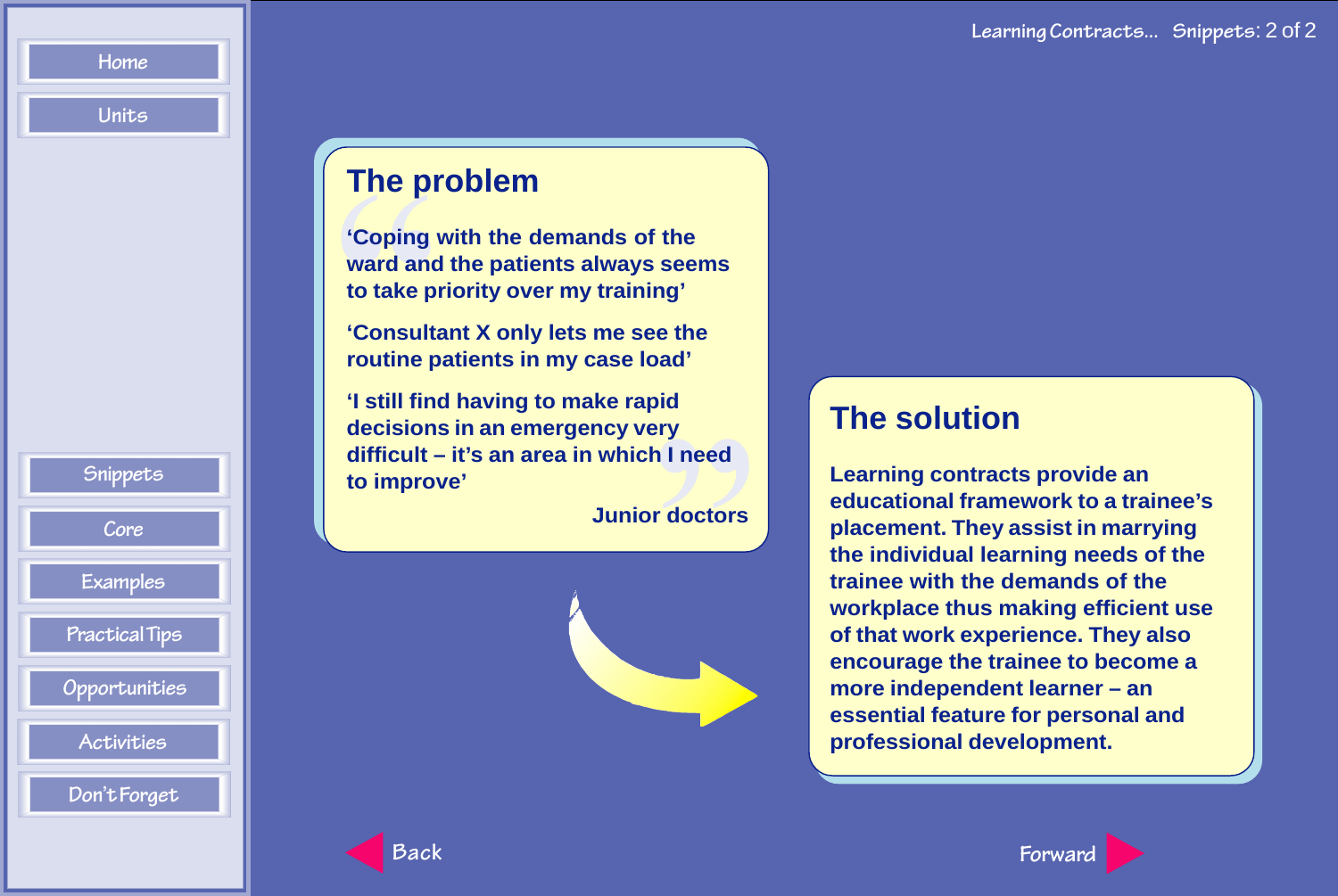**[Snippets](#page-1-0)**

**Core [Examples](#page-12-0) [Practical Tips](#page-13-0)  [Opportunities](#page-16-0) [Activities](#page-20-0) [Don't Forget](#page-22-0)**

# <span id="page-3-0"></span>**[Units](#page-0-0) III Untroducing Learning Contracts**

**A learning contract is a way of structuring a learning experience.**

**There are various types of learning contracts drawn up for different purposes, eg for courses, placements, distance learning. Whatever the type**



**and format, learning contracts can be described as an agreement between trainee and teacher/supervisor which specifies in detail:**

- **what the trainee needs to learn/be able to do (learning or placement objectives)**
- **how they will go about learning i.e. who and what will help (strategies and resources to achieve these objectives)**
- **what the trainee can produce to show that learning has been successful (evidence to indicate achievement of objectives)**
- **how and by whom the learning will be assessed (criteria for evaluating the evidence).**

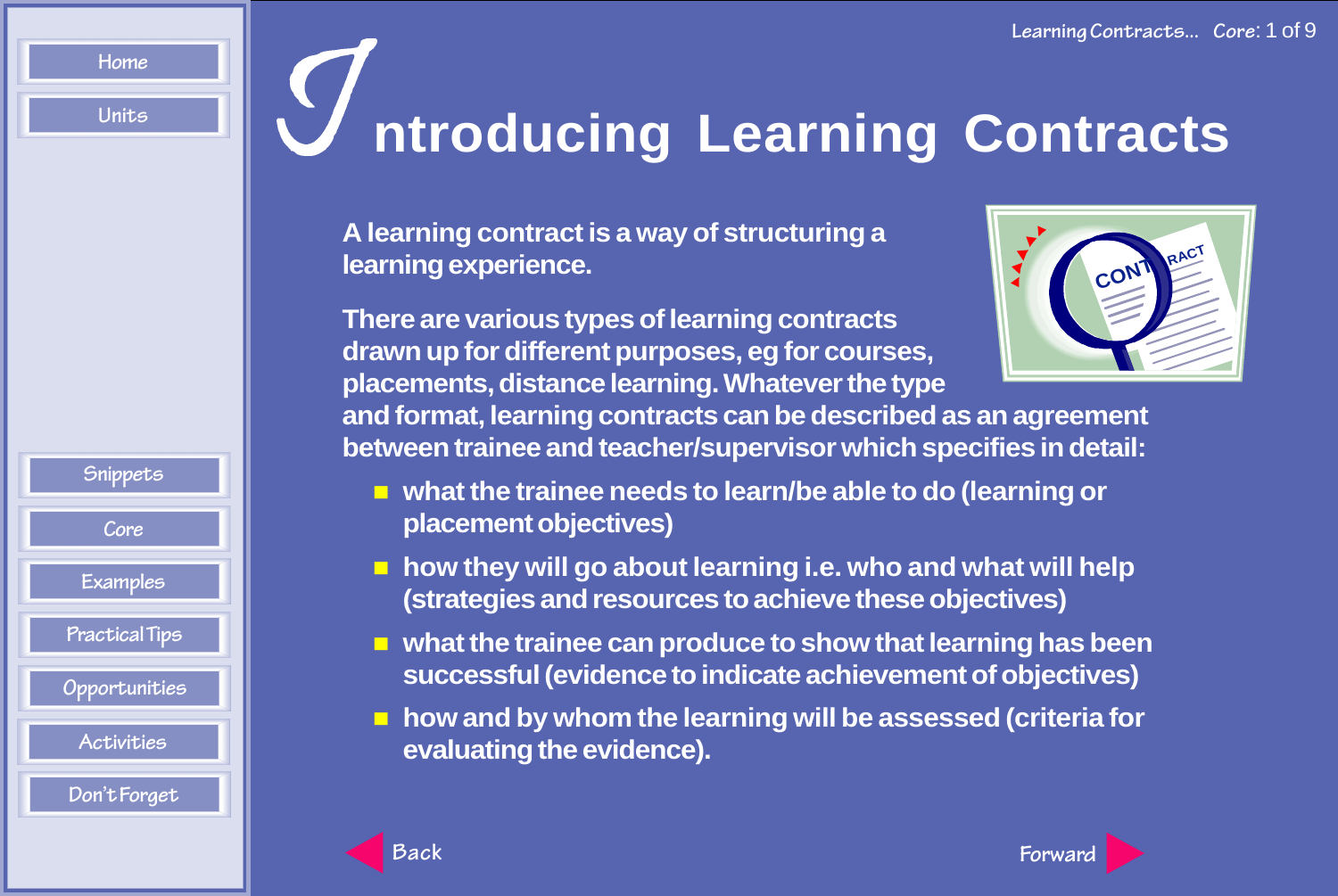

<span id="page-4-0"></span>**[Home](ti_index.htm) [Units](#page-0-0)**



**Drawing up a learning contract can be an effective and stimulating activity. It will 'force' you as a teacher or supervisor and the trainee to have a constructive discussion about learning outcomes and how they can be achieved.**

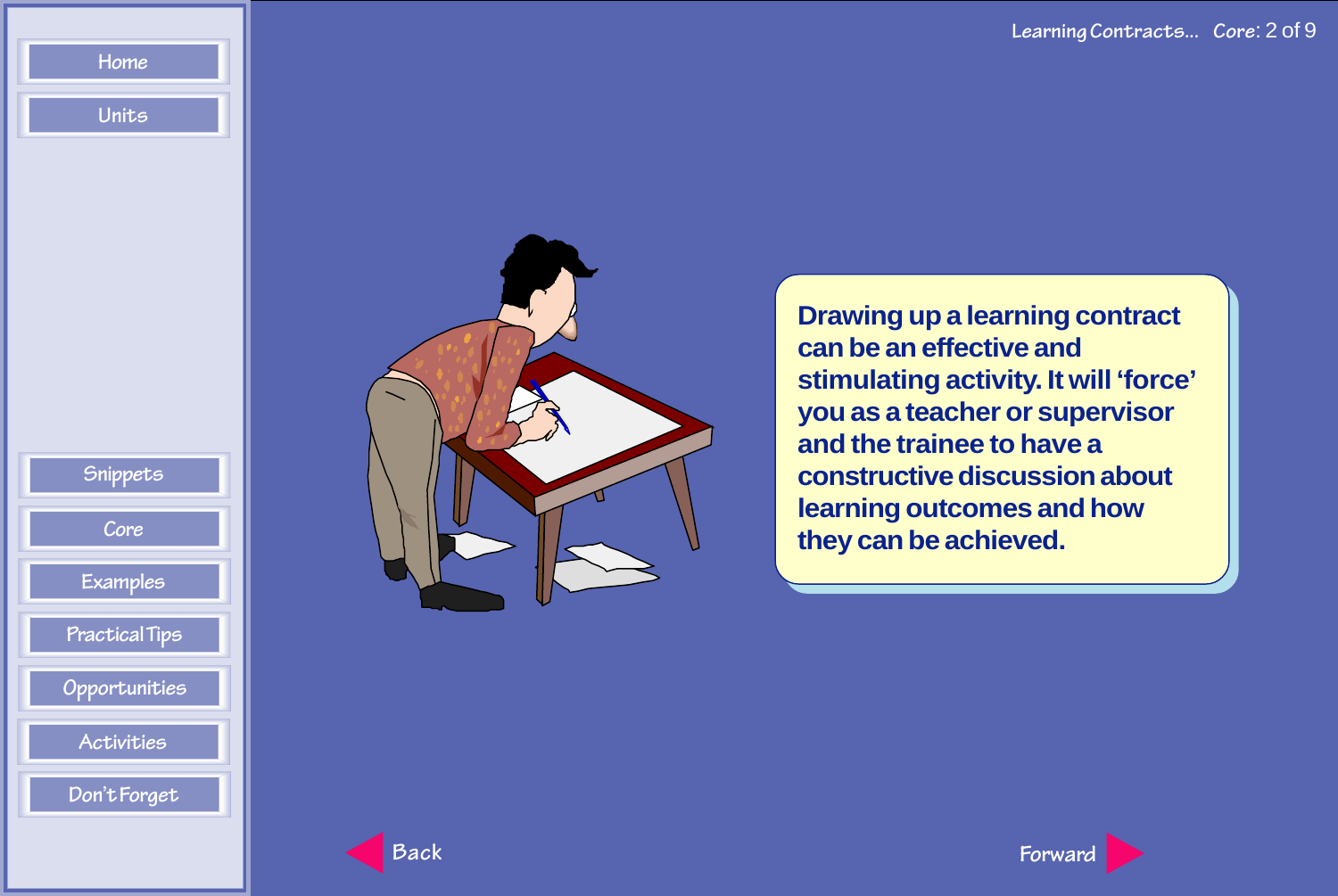<span id="page-5-0"></span>**[Units](#page-0-0)**

## L**earning contracts in action**

## **Types of learning contracts**

**Learning contracts can be seen as lying on a continuum with 'fully self directed' at one end and 'prescribed' at the other. In a fully 'self directed learning contract' the trainee might draft the entire contract and then negotiate and agree the contents with a supervisor. At the other end of the continuum the objectives and the assessment criteria for achieving these objectives will be prespecified.**

**The trainee and supervisor together will negotiate means of achieving these objectives.**



**Find out if your organisation uses learning contracts and if so, what type.**



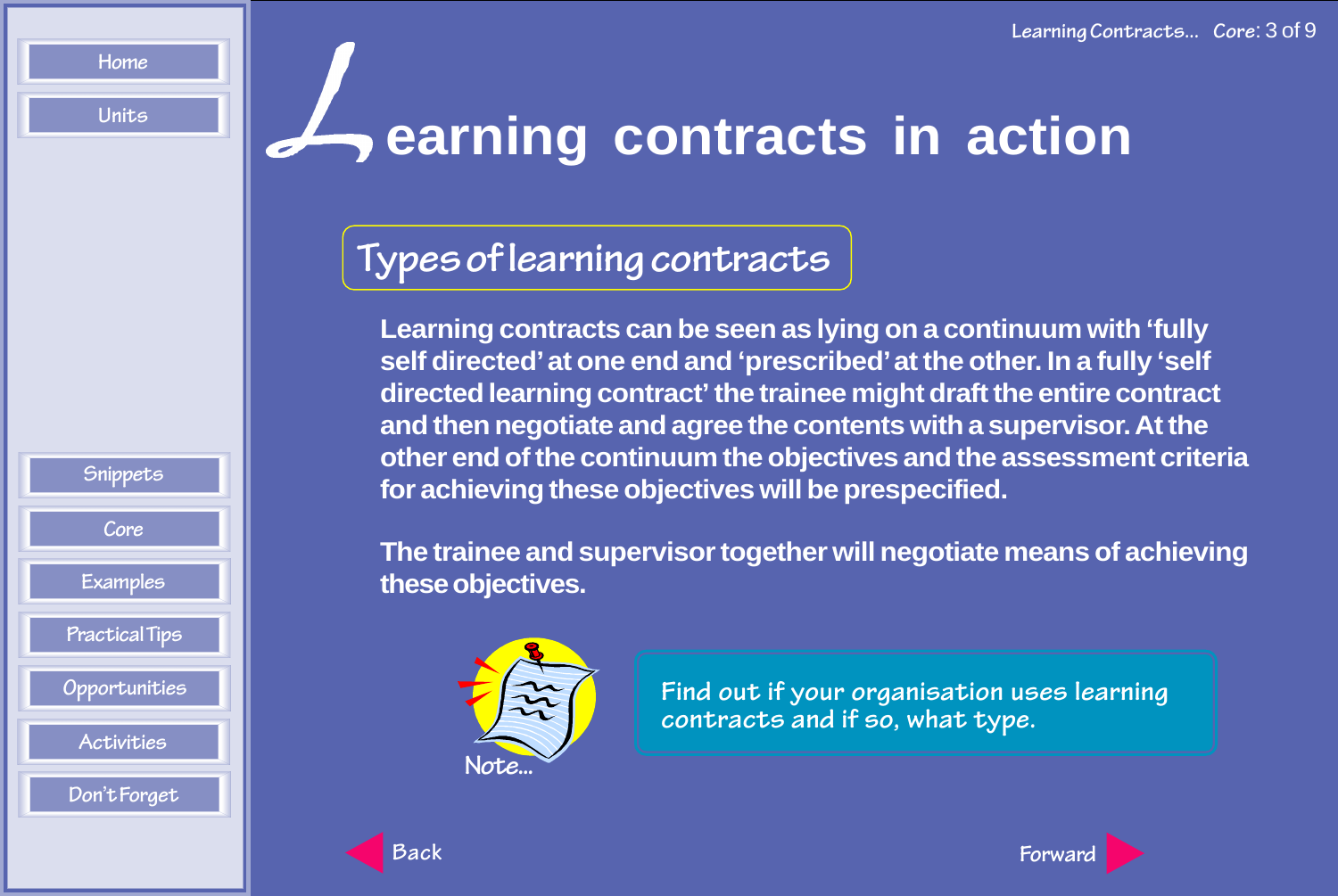<span id="page-6-0"></span>**[Units](#page-0-0)**

**[Snippets](#page-1-0)**

**[Core](#page-3-0) [Examples](#page-12-0) [Practical Tips](#page-13-0)**

 **[Opportunities](#page-16-0) [Activities](#page-20-0) [Don't Forget](#page-22-0)**

## **Drawing up the contract**

**We will now look at the steps involved. Don't be too daunted – the key to it is getting the learner involved and with both of you not feeling too wary if you don't get the contract right. It can always be renegotiated.**

**What does the [trainee need to](#page-7-0) learn/achieve?**

**[Achieving the](#page-8-0) objectives**

**[Providing the](#page-9-0) evidence**

**[Assessing the](#page-10-0) evidence**



**For more information click on one of the options**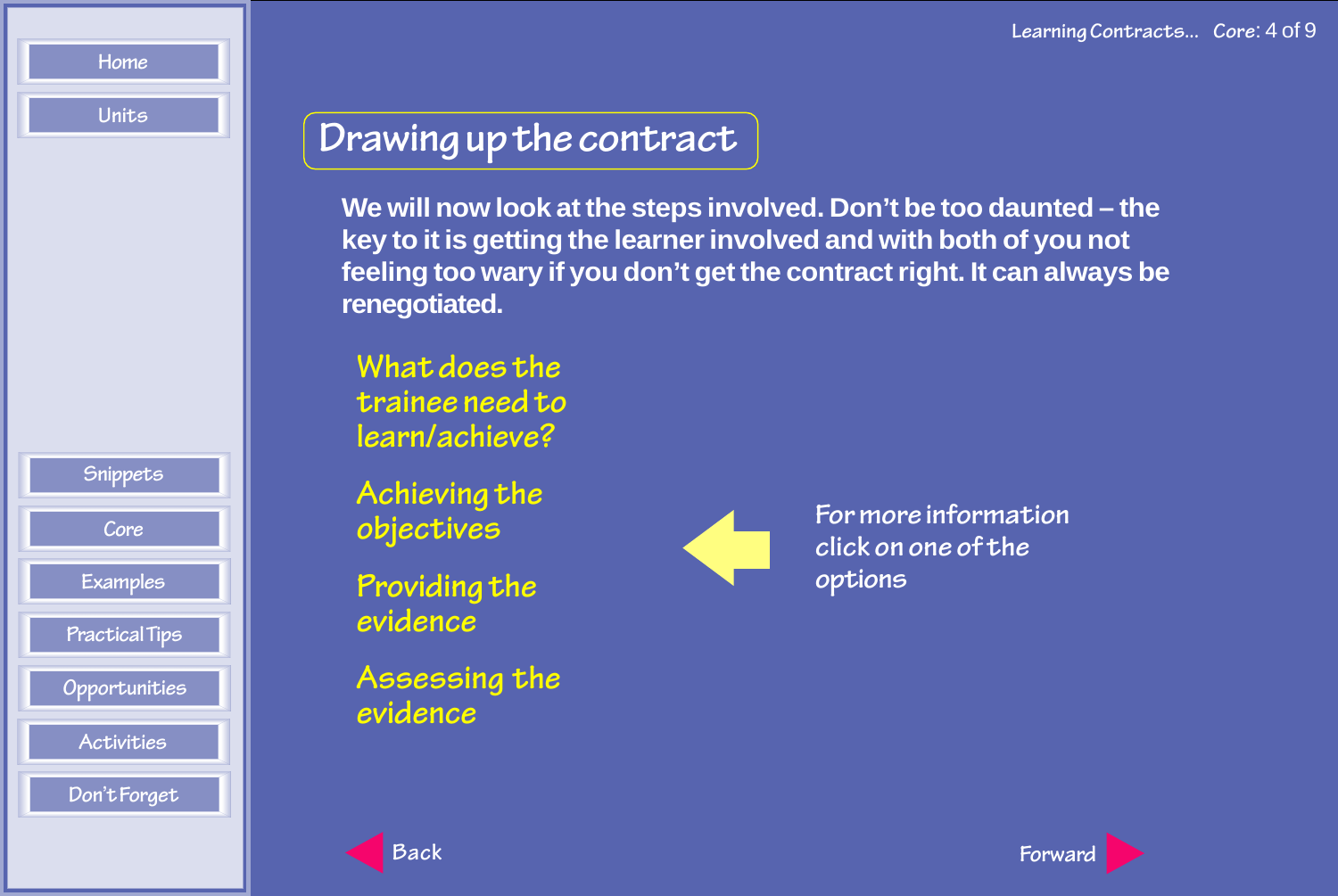

<span id="page-7-0"></span>**[Units](#page-0-0)**

**What does the trainee need to learn/achieve?**

**[Achieving the](#page-8-0) objectives**

**[Providing the](#page-9-0) evidence**

**[Assessing the](#page-10-0) evidence**

**With a 'precribed' contract, the learning outcomes or objectives will have been specified. These then become the basis for the learning contract.**

**With a 'self-directed' contract trainees set their own objectives. It is a negotiated agreement so you may have to strike some balance between what trainees feel they need to do and what the course or placement requires of them.**



**It is important that there is agreement between trainer and trainee of the content of the contract before it is signed.**

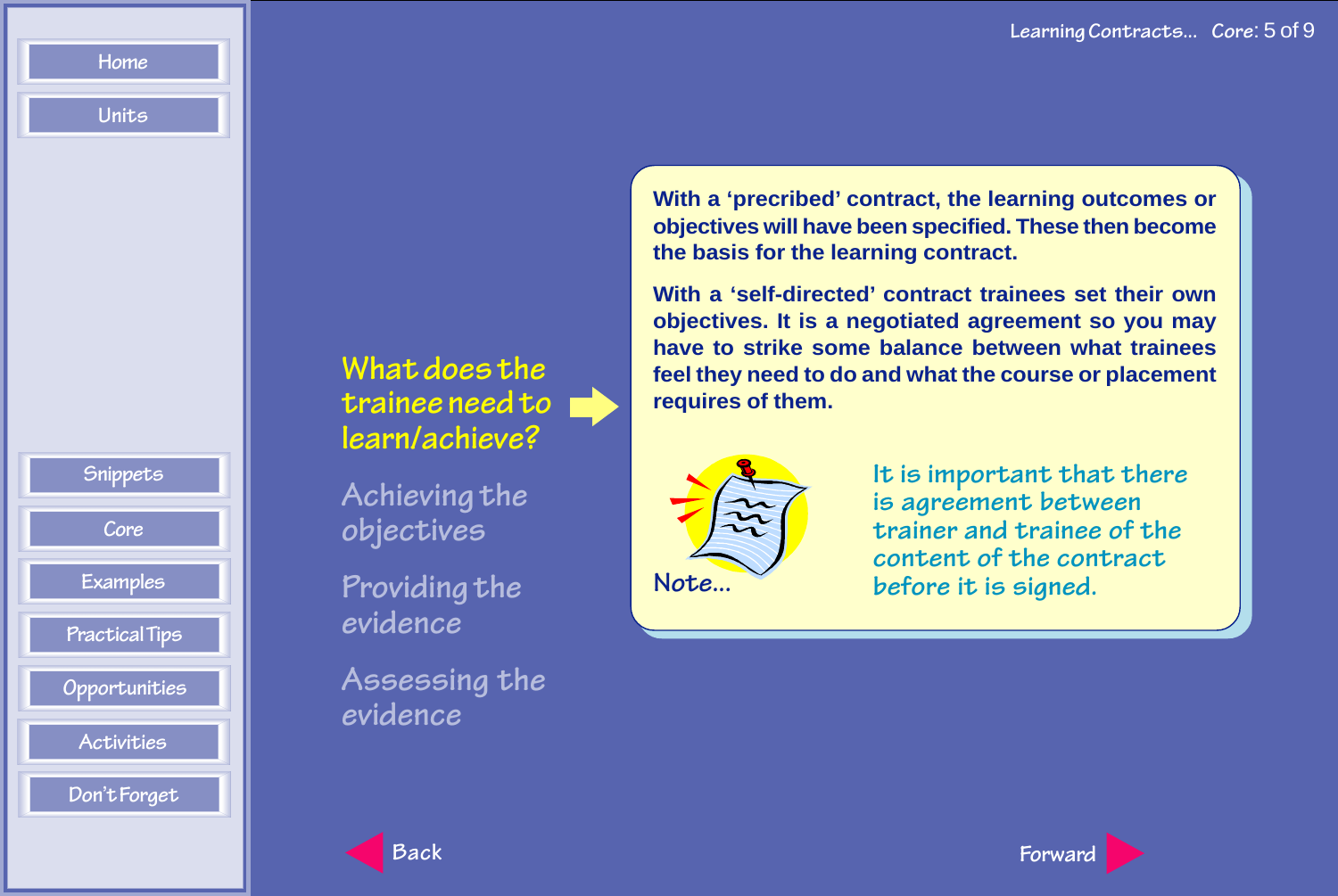**[Snippets](#page-1-0) [Core](#page-3-0) [Examples](#page-12-0) [Practical Tips](#page-13-0)  [Opportunities](#page-16-0) [Activities](#page-20-0) [Don't Forget](#page-22-0)**

<span id="page-8-0"></span>**[Home](ti_index.htm)**

**[Units](#page-0-0)**

**What does the [trainee need to](#page-7-0) learn/achieve?**

**Achieving the objectives**

**[Providing the](#page-9-0) evidence**

**[Assessing the](#page-10-0) evidence**

**This might involve directing the trainee to specific books, journal articles, case notes, videos as well as to specific people, eg fellow trainees at the same or higher level, other consultants, other professionals, for the purposes of either talking to them or arranging to watch or perform a certain procedure.**



**Trainees should also work out ways to achieve the objectives. It is a partnership.**

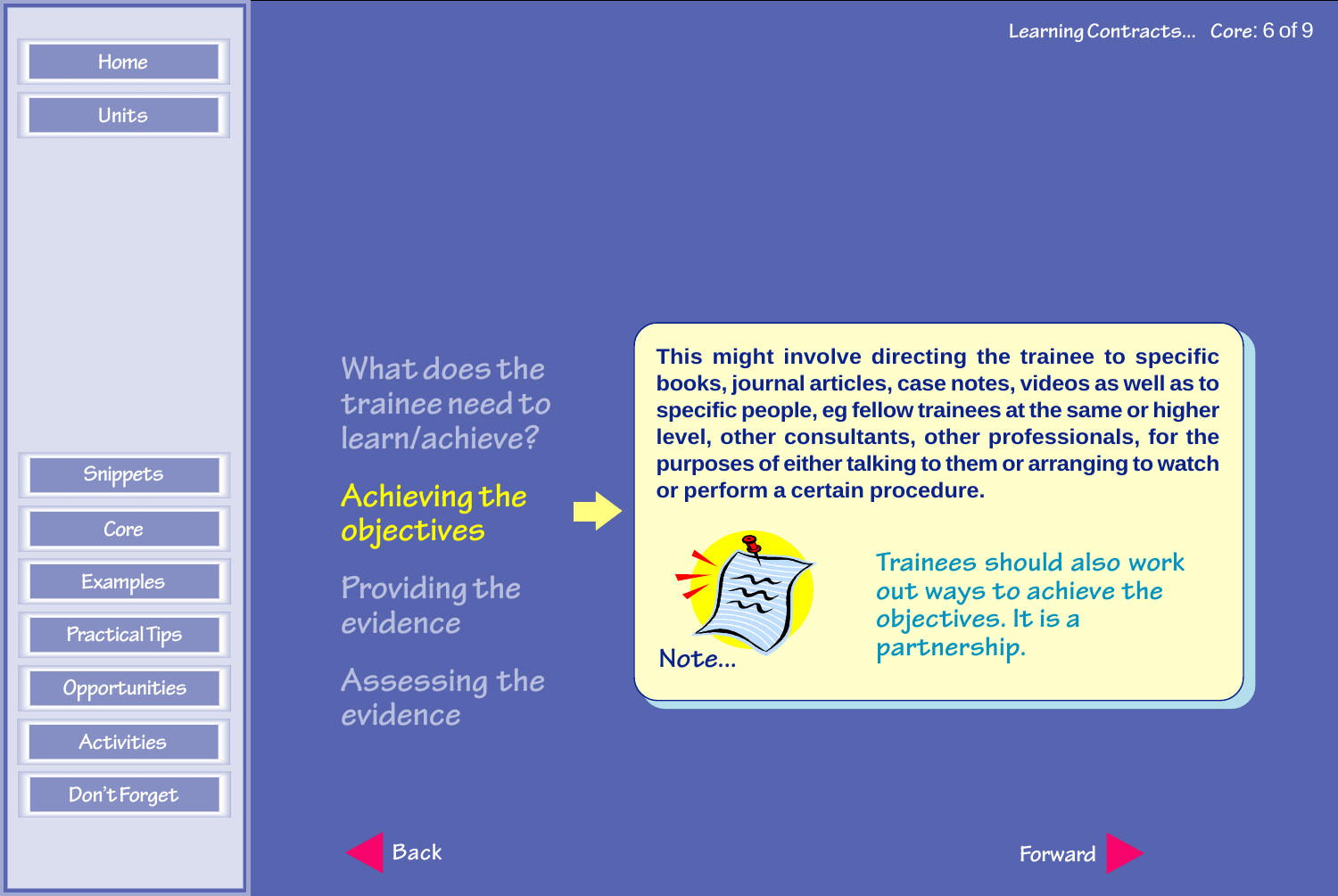**[Snippets](#page-1-0) [Core](#page-3-0) [Examples](#page-12-0) [Practical Tips](#page-13-0)  [Opportunities](#page-16-0) [Activities](#page-20-0) [Don't Forget](#page-22-0)**

<span id="page-9-0"></span>**[Home](ti_index.htm) [Units](#page-0-0)**

> **What does the [trainee need to](#page-7-0) learn/achieve?**

**[Achieving the](#page-8-0) objectives**

**Providing the evidence**

**[Assessing the](#page-10-0) evidence**

**Personal reflection and analysis by the trainee on events relevant to the objectives is a useful way of identifying learning. Such reflection should not just be a descriptive account of what has taken place, but show lessons learned, weaknesses identified or improved etc. In other instances successful demonstration of an activity to an appropriate person may be required.**

**A short report, a discussion with the trainer, completion of a self assessment exercise, a presentation at an inhouse training session are also means that can be used to provide evidence of increased knowledge.**

**The formal requirements of your training programme may determine to some extent what evidence should be produced. Trainer and trainee should be in agreement on the evidence to be produced.**



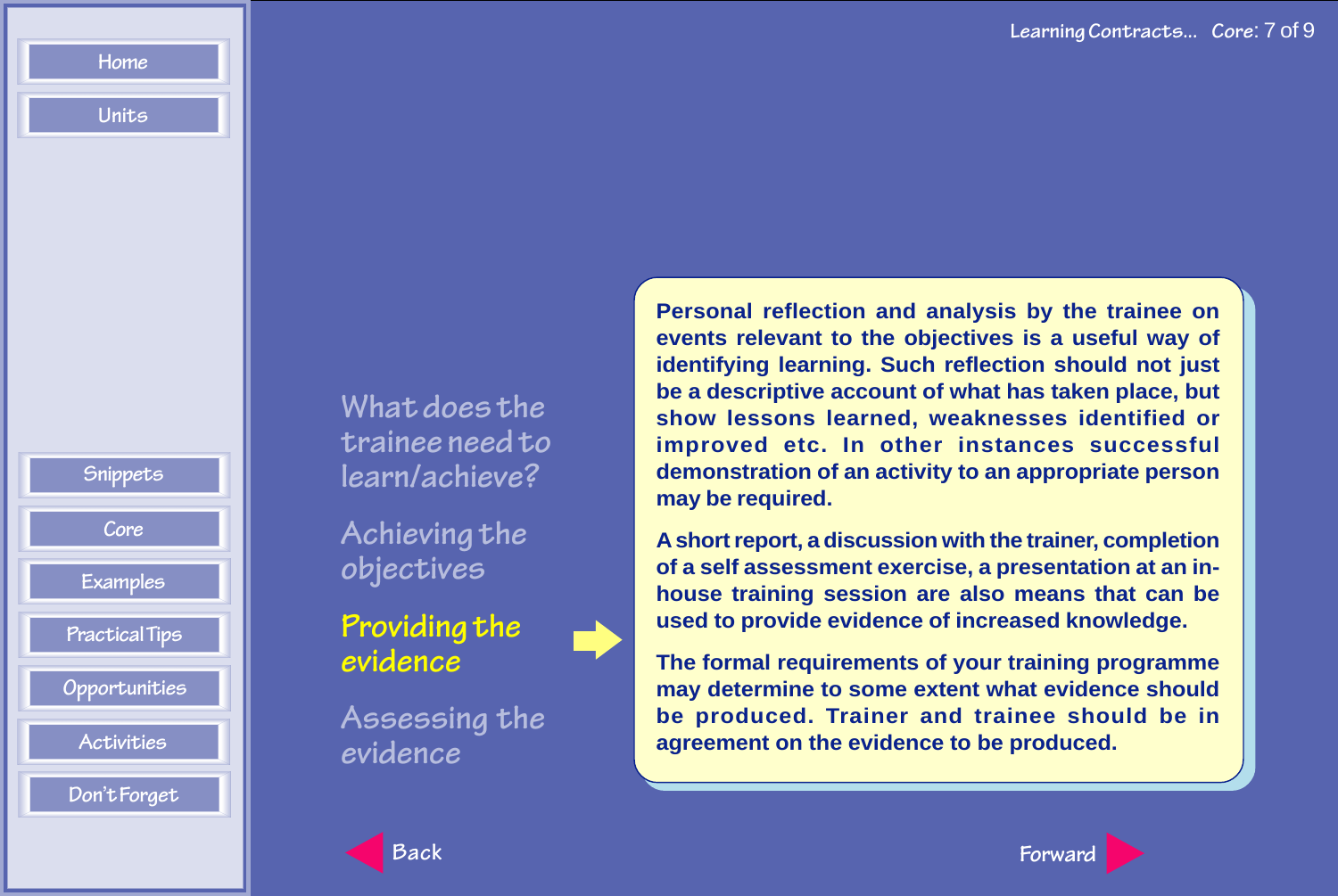**Learning Contracts... Core**: 8 of 9



<span id="page-10-0"></span>**[Home](ti_index.htm)**

**[Units](#page-0-0)**

**What does the [trainee need to](#page-7-0) learn/achieve?**

**[Achieving the](#page-8-0) objectives**

**[Providing the](#page-9-0) evidence**

**Assessing the evidence Note...**

**The learning evidence needs to be assessed either informally or, if certification is required, formally. Well defined objectives will help in this stage. You should read the unit on that topic so that you can write measurable objectives.**



**For evidence to be formally assessed it is usually necessary to set some assessment or performance criteria.**

**[Back](#page-9-0) [Forward](#page-11-0)**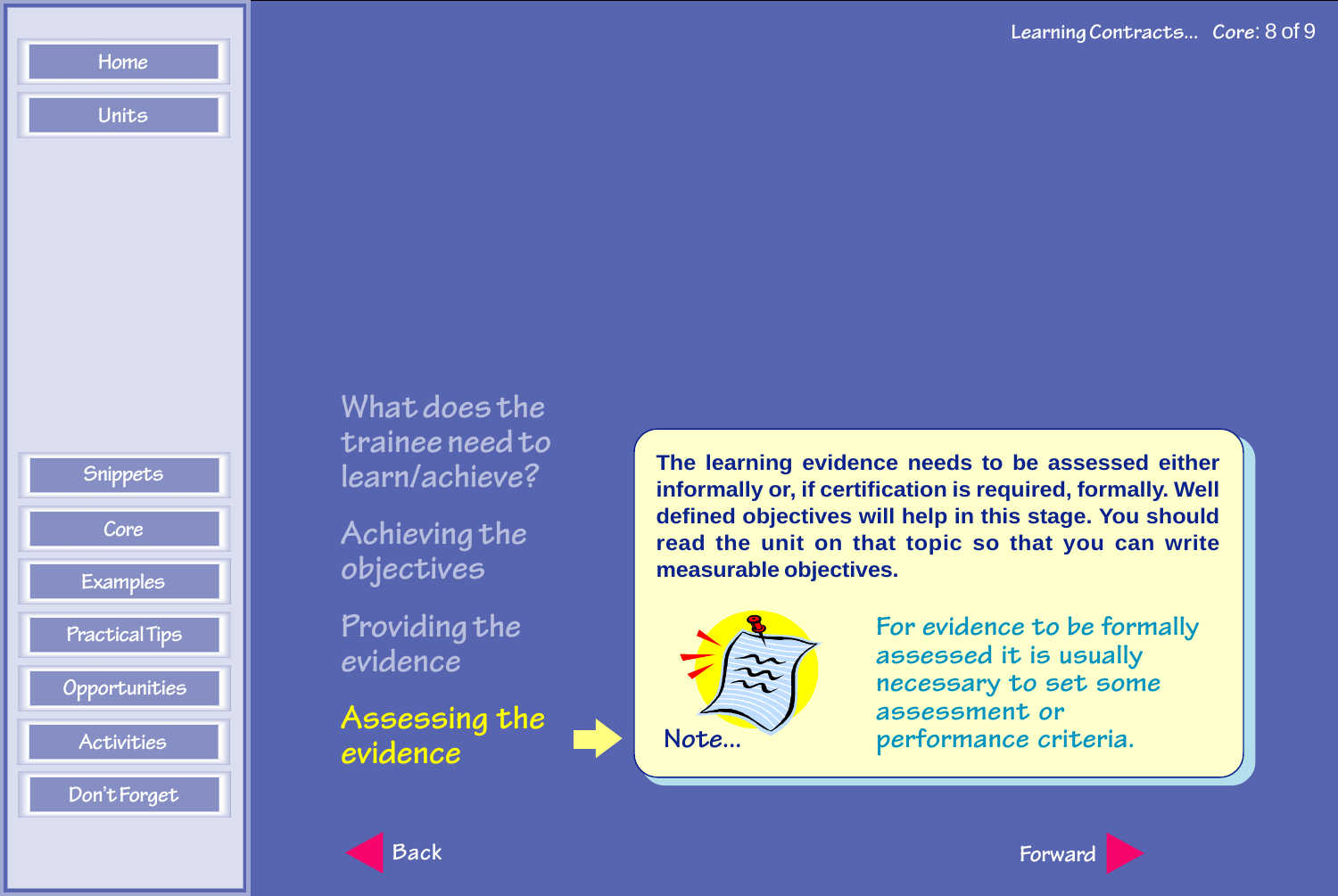**[Snippets](#page-1-0) [Core](#page-3-0) [Examples](#page-12-0) [Practical Tips](#page-13-0)  [Opportunities](#page-16-0) [Activities](#page-20-0) [Don't Forget](#page-22-0)**

<span id="page-11-0"></span>**[Home](ti_index.htm)**

**[Units](#page-0-0)**



**Checklists too can be used to assess performance. Assessment for a learning contract, therefore, can range from simple informal peer assessment to formal assessment according to standards set by your organisation or unit.**



**The learning contracts should not only specify how the evidence will be assessed, but also mention who should be** Note... **a** doing the assessing.

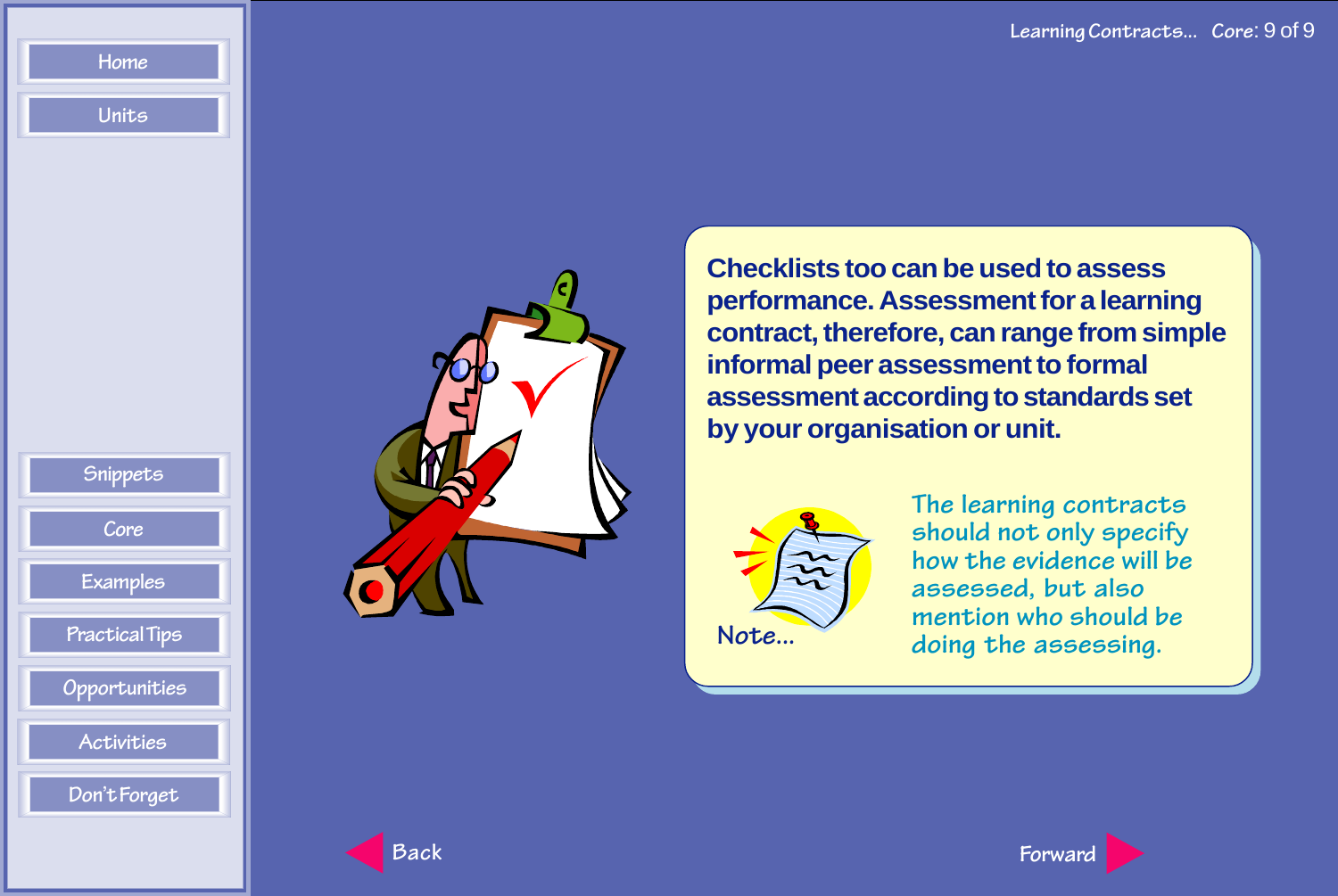# <span id="page-12-0"></span>Home **Examples in practice**

**Learning contracts need not be complex documents. One side of A4 will often suffice with space for the objectives, the proposed activities and resources, the evidence to be produced, the means of assessing it and, finally, the target date. Here is an example based on a contract design from Challis M (2000).**



| Note |  |
|------|--|

**Make sure you are familiar with learning contracts held in your own situation.**

| <b>Personal Learning Plan Proposal Form</b>                                                                       |                                                            |                                                                                                                                 |                                                                                                                                 |                                                                                                            |                                                                                            |  |
|-------------------------------------------------------------------------------------------------------------------|------------------------------------------------------------|---------------------------------------------------------------------------------------------------------------------------------|---------------------------------------------------------------------------------------------------------------------------------|------------------------------------------------------------------------------------------------------------|--------------------------------------------------------------------------------------------|--|
| Learner name:<br><b>Adviser/mentor:</b><br>Date agreed:<br>Date for review:                                       |                                                            |                                                                                                                                 |                                                                                                                                 |                                                                                                            |                                                                                            |  |
| <b>What incident</b><br>or event made<br><b>vou think</b><br>about what<br>vou need to<br>learn?                  | Learning<br>objectives<br>(what you<br>intend to<br>learn) | <b>Strategies and</b><br>resources<br>(what you<br>intend to do<br>and what<br>facilities vou<br>need to achieve<br>objectives) | What is to be<br>reviewed/<br>assessed (the<br>evidence you<br>will produce to<br>show that you<br>have met your<br>objectives) | Criteria for<br>review/<br>assessment<br>(what will<br>demonstrate<br>that you have<br>been<br>successful) | <b>Timescale</b><br>(when you<br>intend to have<br>completed this<br>piece of<br>learning) |  |
| Seeing and<br>appreciating<br>the<br>sensitivity<br>with which<br>a Sp. Req<br>broke bad<br>news<br>to a patient. | To be<br>competent<br>in breaking<br>$bad$ news.           | Discuss with<br>$sp.$ $Rep.$<br>strategies<br>adopted.                                                                          | $M_{\gamma}$<br>competence<br>in breaking<br>bad news in<br>both the<br>simulated and<br>real situation.                        | Comments<br>from peers.<br>Patient<br>reaction.<br>My own<br>increase in<br>$relf-$<br>confidence.         | 9 months<br>initially<br>althovgh<br>hope to<br>continue to<br>improve.                    |  |
| Signature of learner:<br>Signature of adviser:                                                                    |                                                            |                                                                                                                                 |                                                                                                                                 |                                                                                                            |                                                                                            |  |

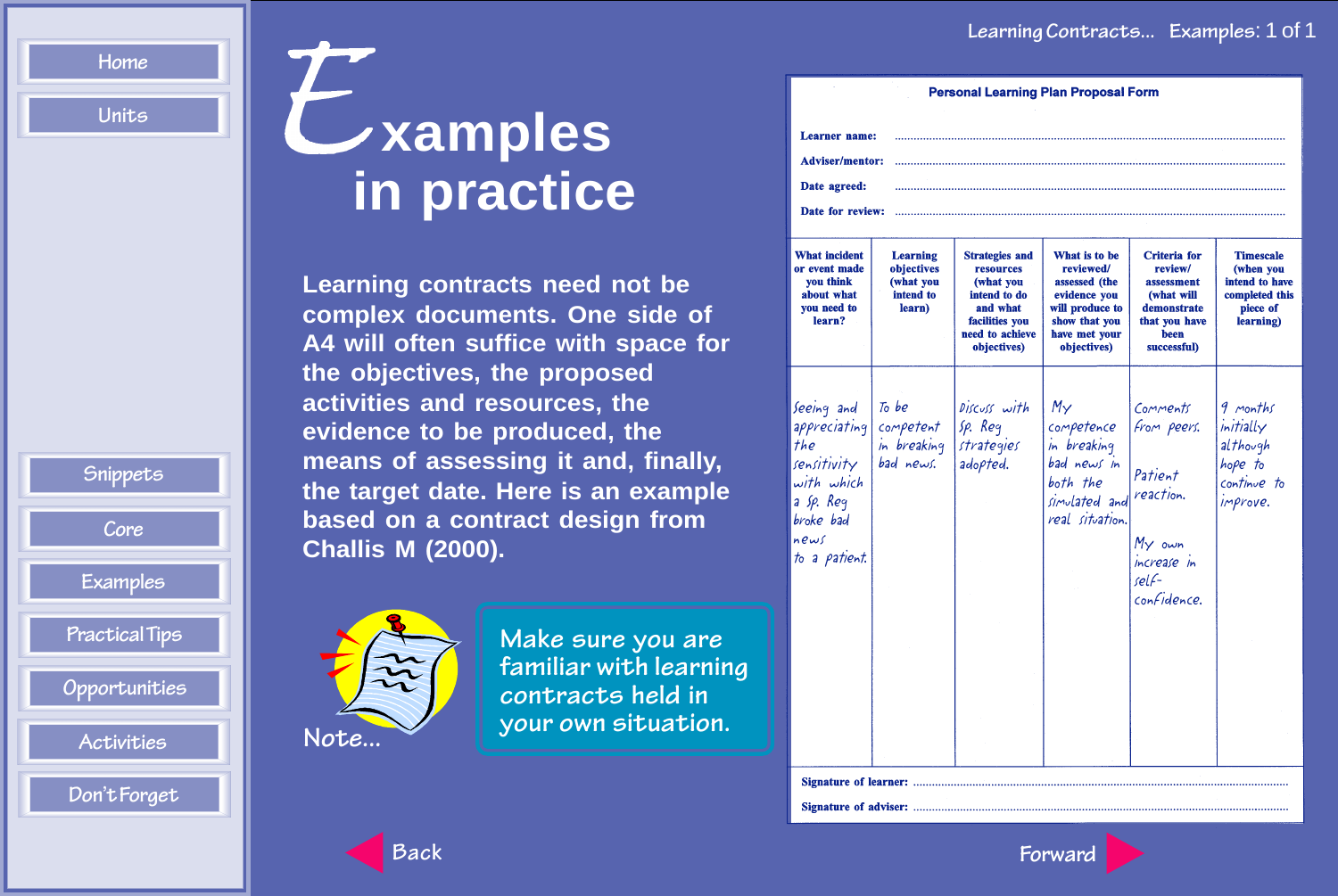<span id="page-13-0"></span>**[Units](#page-0-0)**

# P**ractical tips**



**Don't be intimidated by the term learning contract. The emphasis is on 'learning' not 'contract'. Make sure the tr appreciates this and explain the contract is** contract'. Make sure the trainee **to get them involved in and have some ownership of their training. Start by getting the trainee to do a SWOT analysis i.e. think of their strengths and weaknesses, discuss the opportunities for resources such as books, videos) and finally the threats, ie the things that might hinder their learning. Make sure the objectives are achievable within the timescale set.**

**continued. . .**



**[Back](#page-12-0) [Forward](#page-14-0)**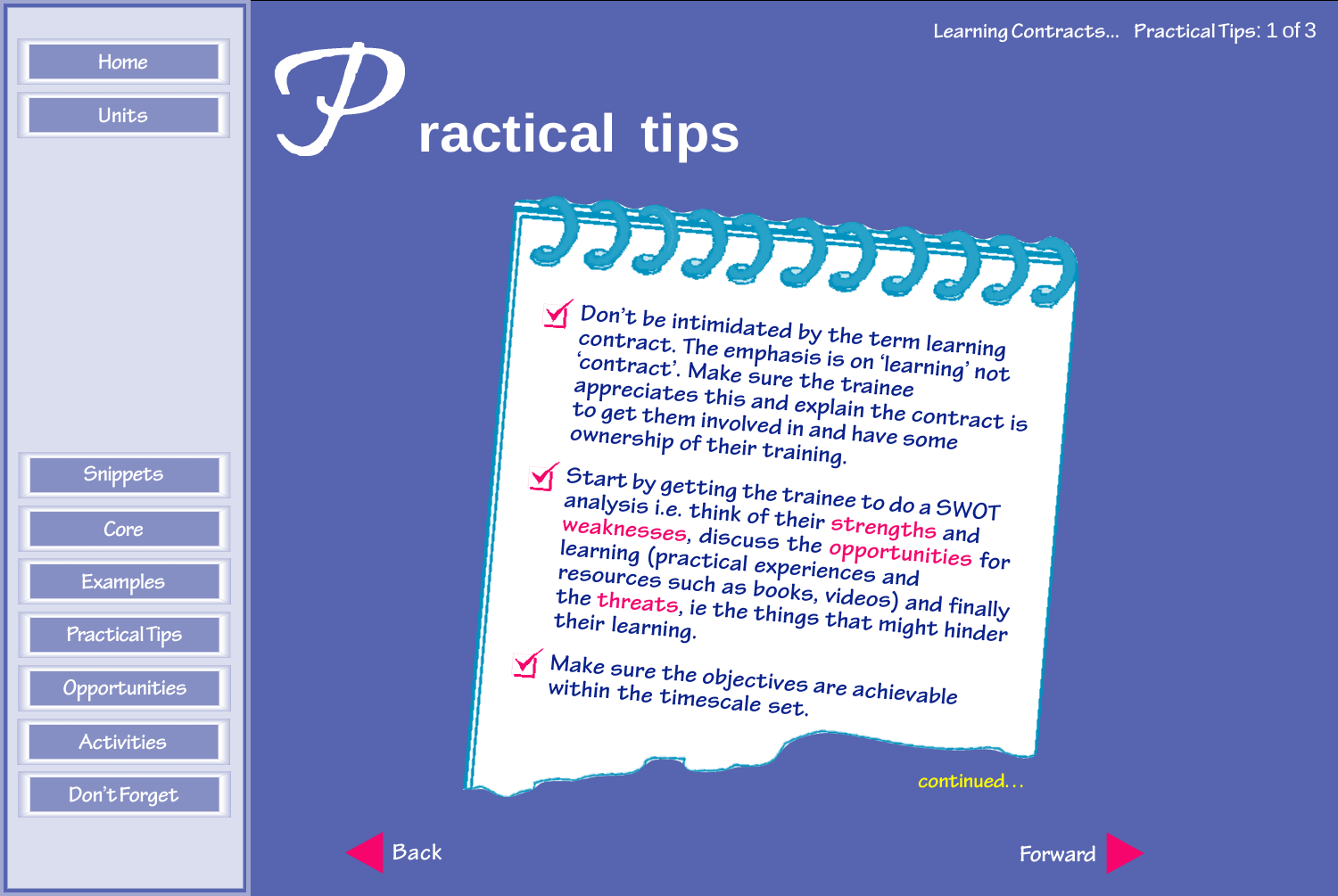

<span id="page-14-0"></span>**[Units](#page-0-0)**

| 77777777                                                                                                                                                                                                                                                                                                    |  |
|-------------------------------------------------------------------------------------------------------------------------------------------------------------------------------------------------------------------------------------------------------------------------------------------------------------|--|
| $\sum$ Encourage trainees to work out their own<br>way to achieve the objectives but assist by<br>pointing out people, experiences and<br>resources that might help.                                                                                                                                        |  |
| $\bigvee$ Resources that can be used for learning<br>might include: books/journals/newsletters/<br>conference proceedings; official<br>publications; case notes; audio/video/CD-<br>ROM's; lecture /workshop; work colleagues<br>from a range of professions; fellow trainees;<br>community visits/clinics. |  |
| $\sum$ Encourage trainees to be reflective on their<br>progress by asking themselves 'What did I<br>learn from that experience? What went<br>wrong and why? What was the difficult and<br>why? What am I worried about? What did I<br>waste time on? What and how could I do<br>something better?           |  |
| continued                                                                                                                                                                                                                                                                                                   |  |

**[Back](#page-13-0) [Forward](#page-15-0)**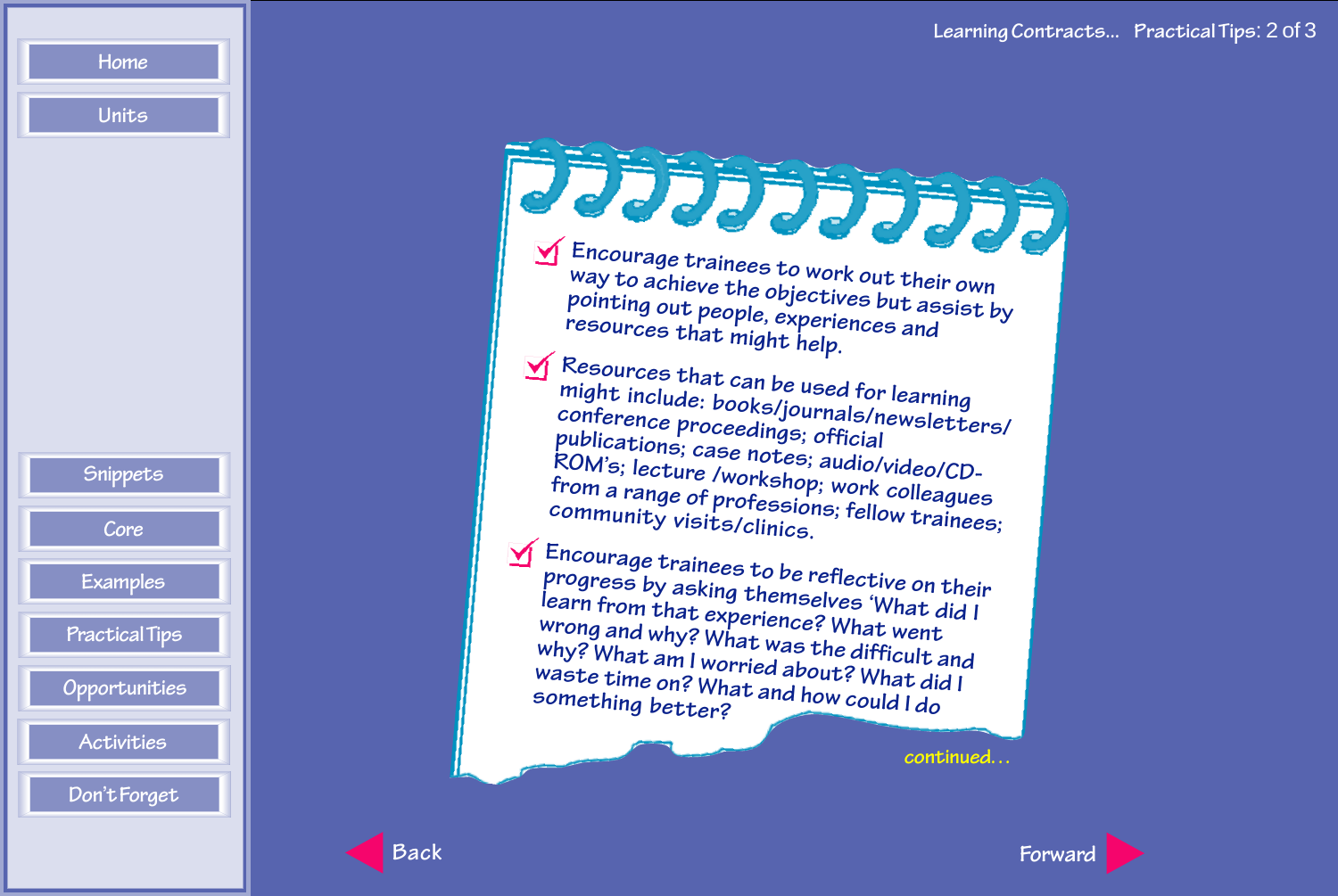

<span id="page-15-0"></span>**[Units](#page-0-0)**

| JJJJJJJJJJ                                                                                                                                                                                                                                                                                                                                                                                                                                                                                   |
|----------------------------------------------------------------------------------------------------------------------------------------------------------------------------------------------------------------------------------------------------------------------------------------------------------------------------------------------------------------------------------------------------------------------------------------------------------------------------------------------|
| $\sum$ Evidence of learning that might be produced<br>could be: a solution to a problem; a<br>presentation, clinical notes, personal<br>reflections, a demonstration (real/<br>simulated), a case study, comments from<br>an observer, records of work undertaken, a<br>report, a self or external assessment.<br>$\bigvee$ When negotiating the contract don't make<br>the trainee feel they are being criticised for<br>inadequacies - lay emphasis on building on<br>existing experience. |
|                                                                                                                                                                                                                                                                                                                                                                                                                                                                                              |



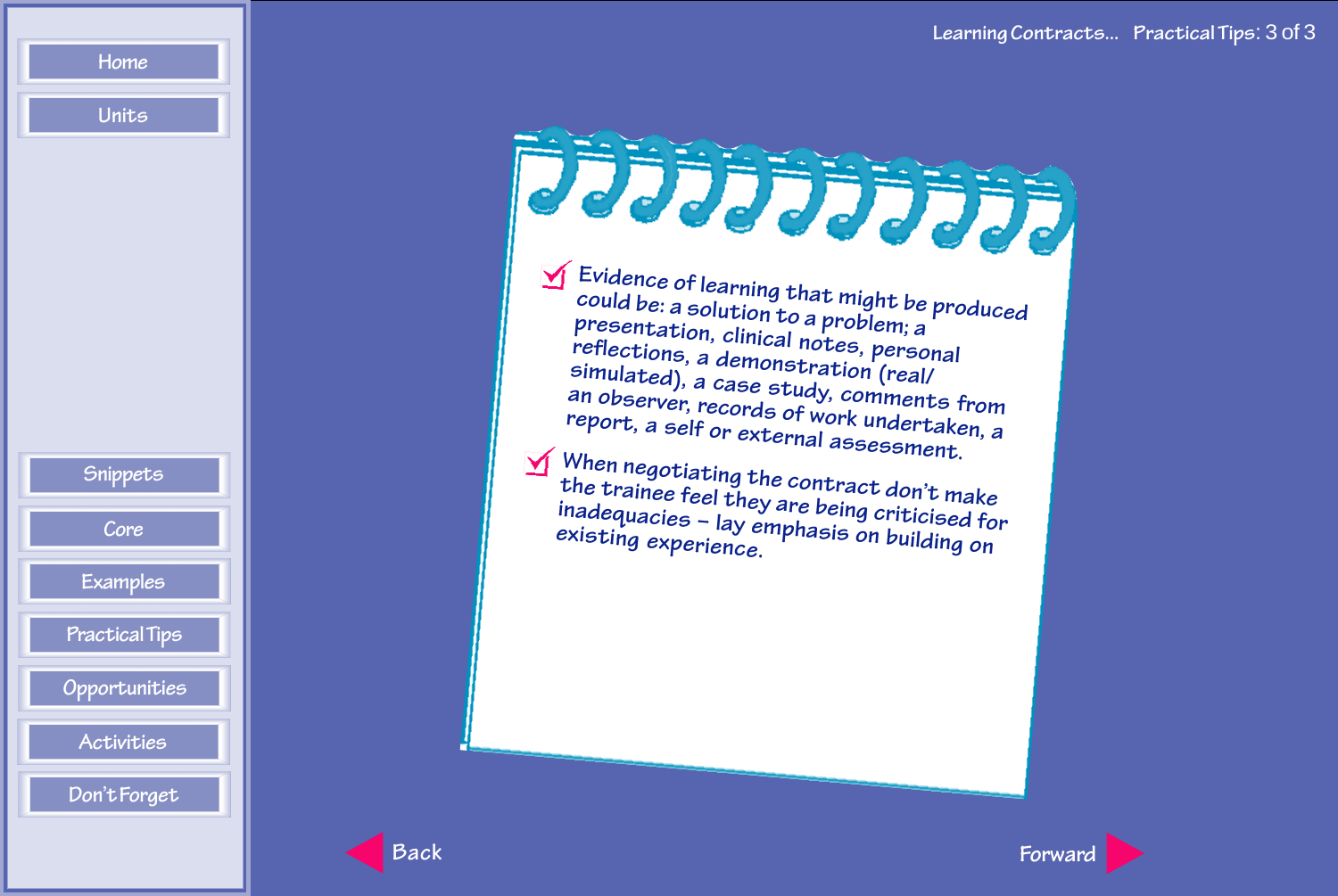# <span id="page-16-0"></span>**[Units](#page-0-0) Contain Contains Contains Contains Contains Contains Contains Contains Contains Contains Contains Contains Contains Contains Contains Contains Contains Contains Contains Contains Contains Contains Contains Contains**

**There are many books and other resources on Learning Contracts. Here is a short resumé of our suggestions.**





**Click the appropriate button if you wish to find out more**



**[Journals](#page-18-0)**

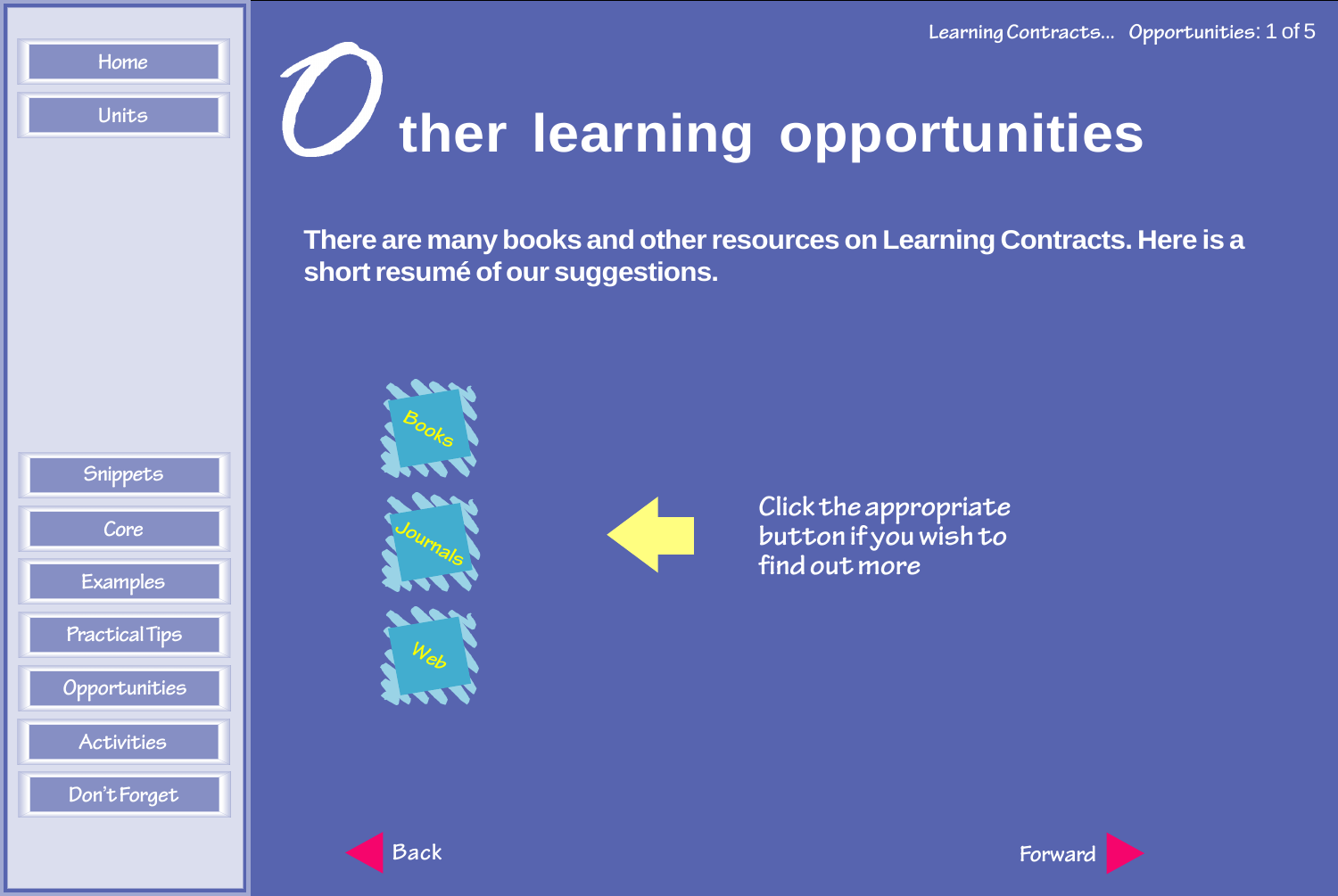### **Anderson G, Boud D, Sampson J (1996). Learning contracts: a practical guide. London, Kogan Page**

**A very practical book that introduces you to the basic concepts of the learning contract approach. It takes you through the process of introducing contracts for the first time and addresses the kind of problems that may be encountered. It also explores, with examples, how contracts can be adapted for different purposes.**

**Brown S, Baume D (1992) Learning contracts Volume 1: a theoretical perspective; Volume 2: some practical examples. Birmingham, Standing Conference on Educational Development (SCED)**

**A useful easy to read series of papers which give both insight into and examples of learning contracts.**

### **Sephenson J, Laycock M (1993) Using Learning contracts in Higher Education. London, Kogan Page**

**A more detailed book on learning contracts. For those who wish to find out whether learning contracts might be worth exploring and developing further.**



**[Journals](#page-18-0)**

**[Web](#page-19-0)**

**[Snippets](#page-1-0)**

<span id="page-17-0"></span>**[Home](ti_index.htm)**

**[Units](#page-0-0)**

**[Core](#page-3-0) [Examples](#page-12-0) [Practical Tips](#page-13-0)**

 **[Opportunities](#page-16-0) [Activities](#page-20-0) [Don't Forget](#page-22-0)**

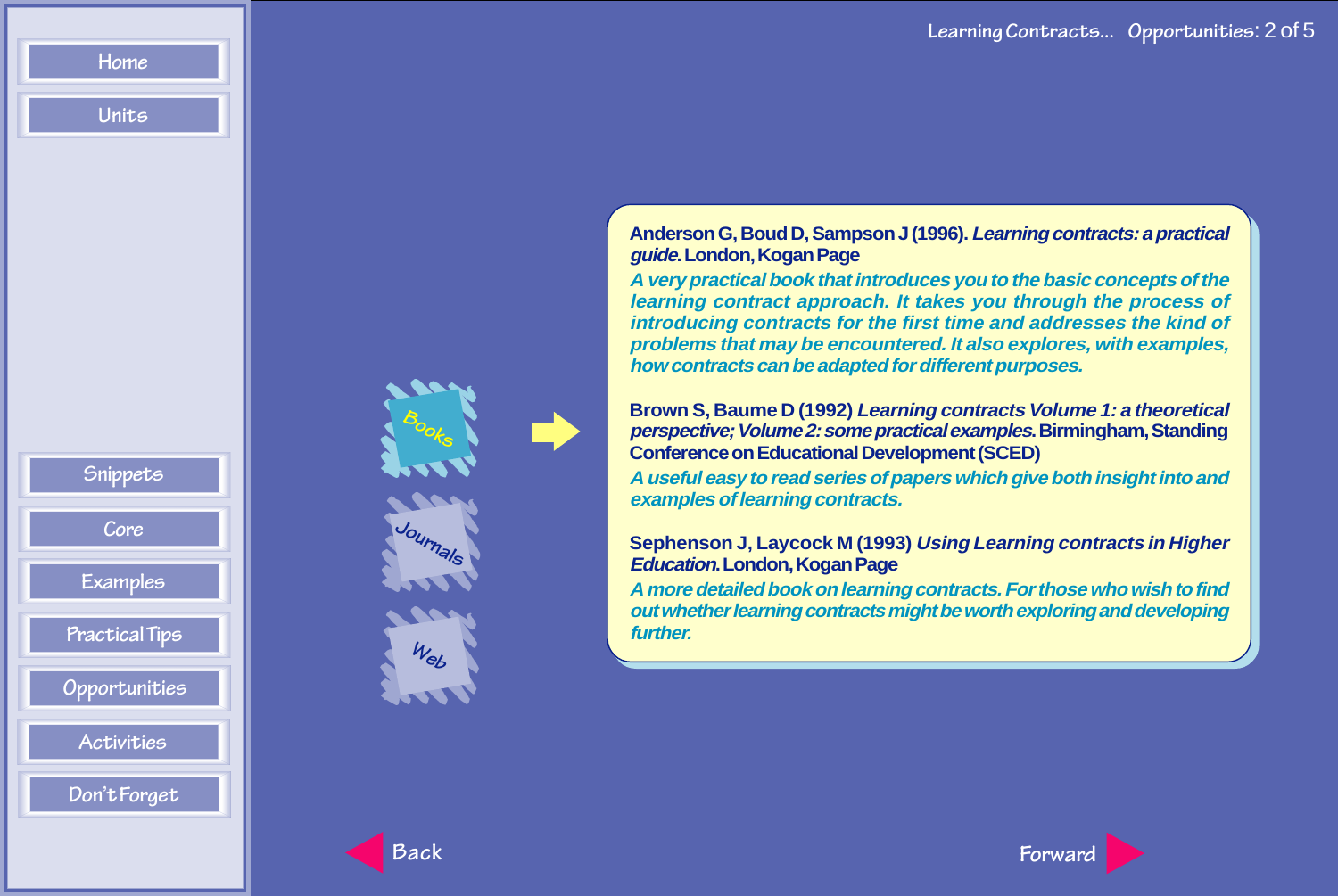**[Snippets](#page-1-0) [Core](#page-3-0) [Examples](#page-12-0) [Practical Tips](#page-13-0)  [Opportunities](#page-16-0) [Activities](#page-20-0) [Don't Forget](#page-22-0)**

<span id="page-18-0"></span>**[Home](ti_index.htm)**

**[Units](#page-0-0)**



**Parsell G, Bligh J (1996) Contract learning, clinical learning and clinicians. Postgraduate Medical Journal 72: 284-289**

**A concise, useful paper that explores the relevance of contract learning to postgraduate training. Worth reading.**

**Challis M (2000) AMEE Medical Education Guide No.19: Personal learning plans. Medical Teacher 22: 225-236**

**An excellent paper that provides a stage by stage strategy for developing learning contracts.**

### **Brambleby, P, Coates R (1997) Learning contracts in higher professional training: a user 's guide. Postgraduate Medical Journal 73: 279-282**

**This paper looks at experiences of learning contracts from both the trainee and trainer perspective – looking at the process, advantages and pitfalls. An example of a learning contract (one slightly different from that on Page 3) is given.**

### **Mc Allister M (1996) Learning contracts an Australian experience. Nurse Education Today 16 199-205**

**Written in the context of nursing this paper gives a good account of the author 's experiences of using learning contracts – ones where the learner sets his or her own objectives. The author 's reflections are worth reading and highlight many benefits of using such contracts as well as some concerns. Useful recommendations for future use of learning contracts are made.**

### **Lowry M (1997). Using learning contracts in clinical practice. Professional Nurse 12: 280-283**

**Although written in the context of nurse education, this straightforward description of learning contracts is equally applicable to medical education. It is a useful summary from another author.**

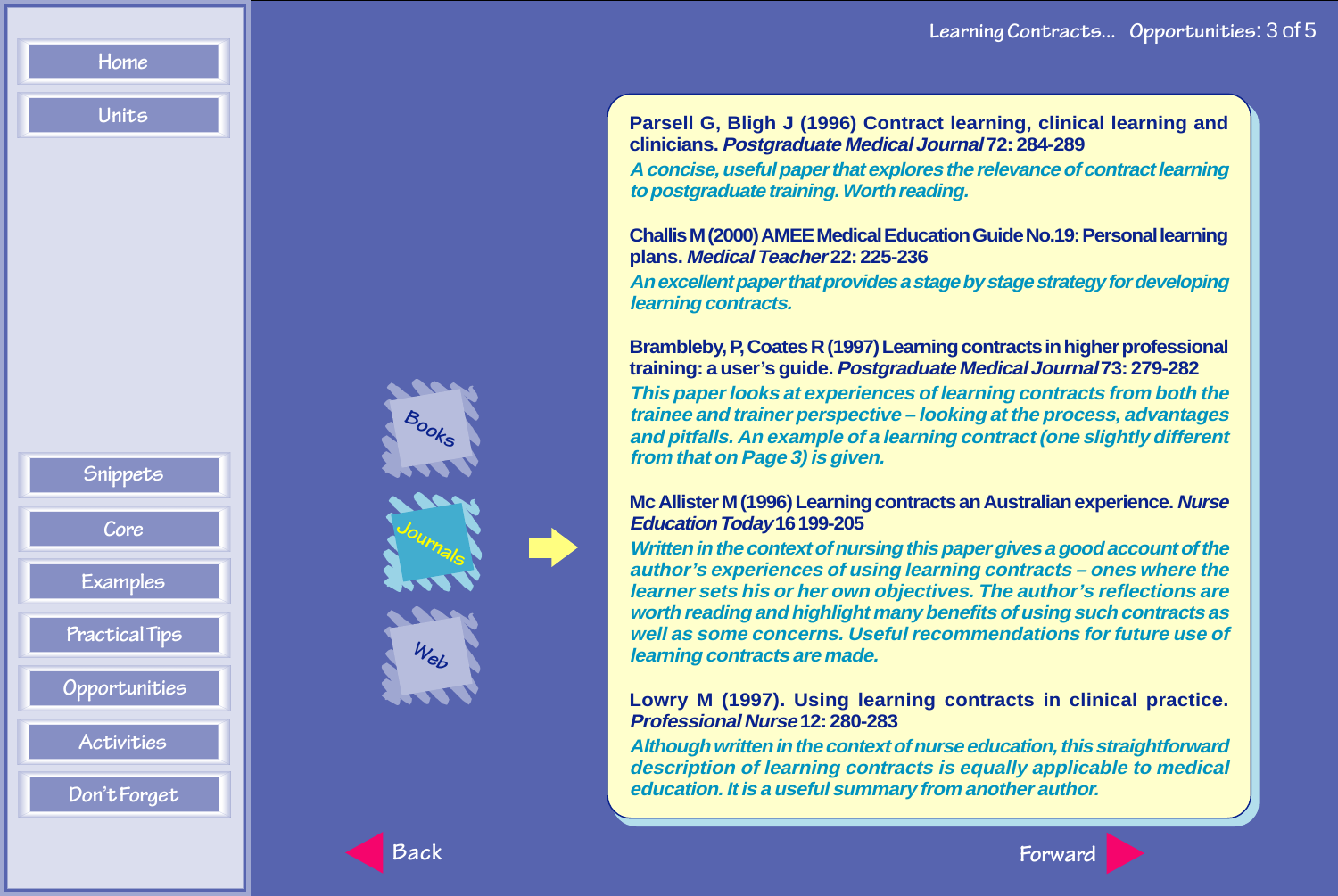

<span id="page-19-0"></span>**[Home](ti_index.htm) [Units](#page-0-0)**



**The international database TimeLIT (Topics in Medical Education Literature) [www.timelit.org g](http://www.timelit.org/)ives free access to articles relating to education in medicine, dentistry, nursing, patient health and the professions allied to medicine.**

**Other useful websites for those interested in Medical Education are that of the Association for the Study of Medical Education [www.asme.org.uk a](http://www.asme.org.uk/)nd that of the Association for Medical Education in Europ[e www.amee.org](http://www.amee.org.uk/)**



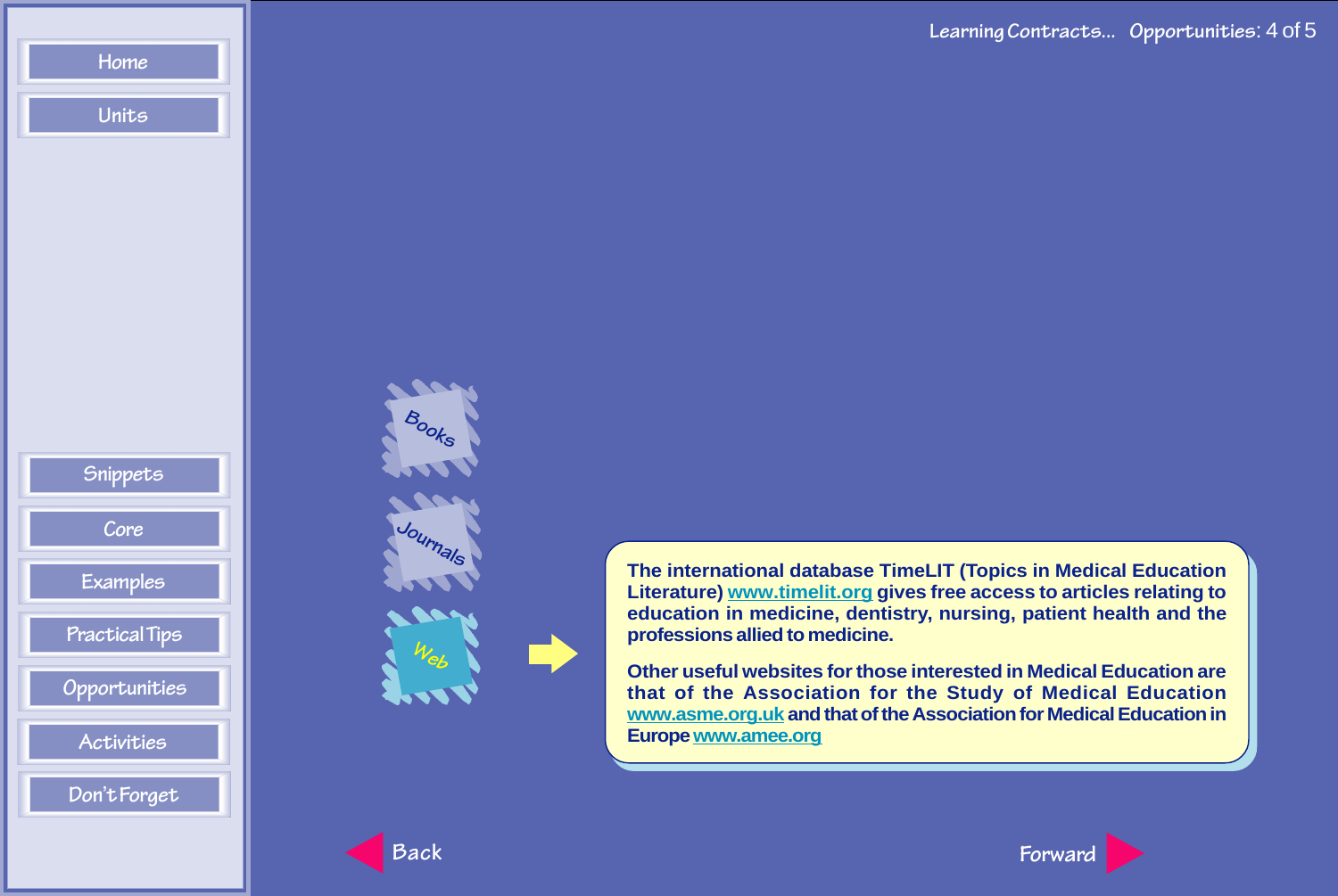**The following units cover topics that are important in the writing of learning contracts. You may wish to look at them as well.**

**Aims & Objectives**

**Needs [Assessment](#page-1-0)**



**Click the appropriate button to take you to a summary of the unit**

**[Snippets](#page-1-0)**

<span id="page-20-0"></span>**[Home](ti_index.htm) [Units](#page-0-0)**

**[Core](#page-3-0) [Examples](#page-12-0) [Practical Tips](#page-13-0)**

 **[Opportunities](#page-16-0)**

**Activities [Don't Forget](#page-22-0)**

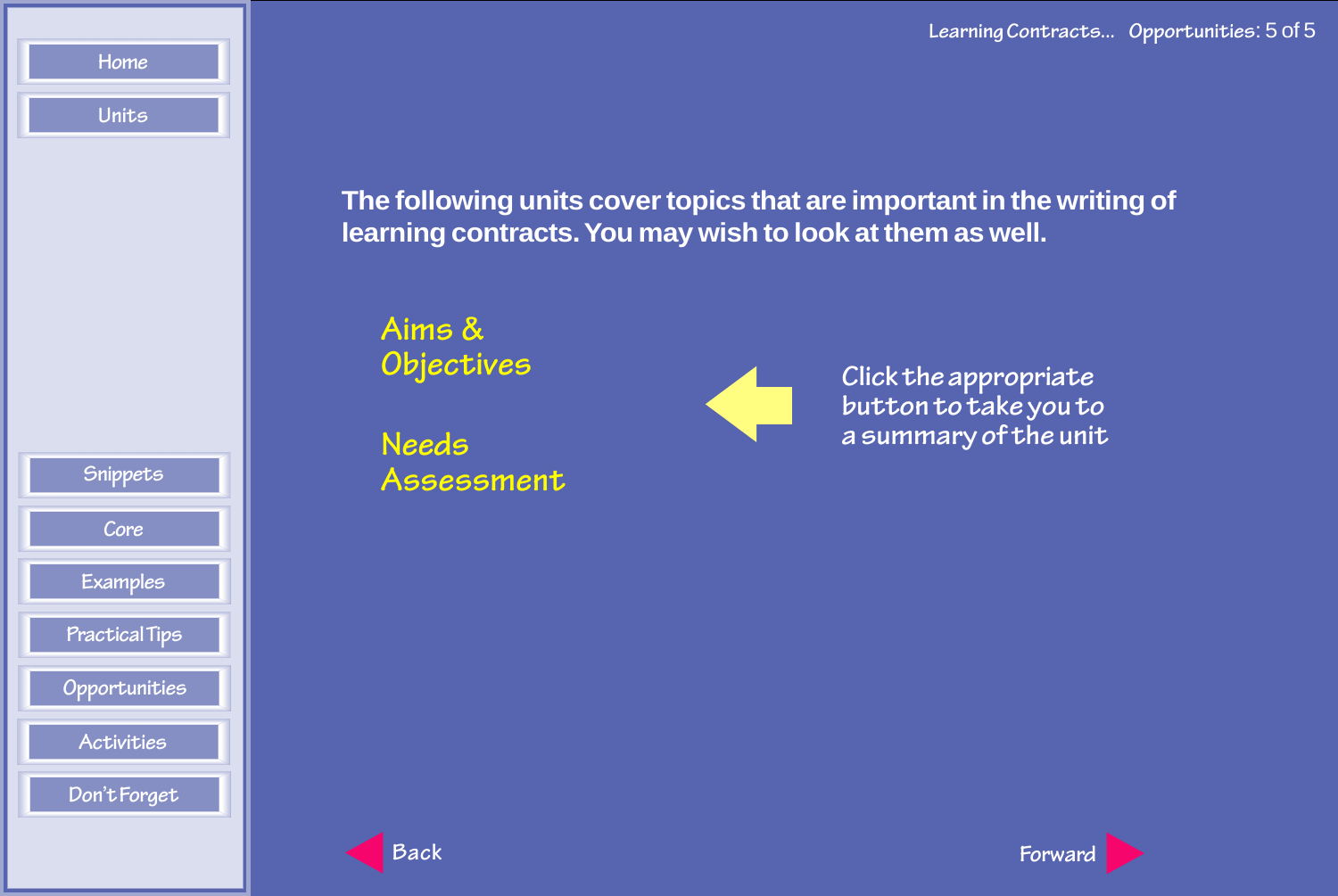**[Snippets](#page-1-0)**

**[Core](#page-3-0) [Examples](#page-12-0) [Practical Tips](#page-13-0)  [Opportunities](#page-16-0) [Activities](#page-20-0) [Don't Forget](#page-22-0)**

## <span id="page-21-0"></span>**[Units](#page-0-0) Group activity**

**If you have never been involved in drawing up contracts before, get together with your colleagues. Agree and set some learning objectives for PRHOs or SHOs in your unit.**



**This will be the first stage of drawing up a pre-specified contract for them.**



**Then discuss and negotiate the objectives with a group of trainees. Get them to come up with additional objectives and refine them as necessary to ensure they are achievable and at an appropriate level of ability for the stage of training.**



**Brain storm and discuss ways to achieve these objectives and assess the learning.**